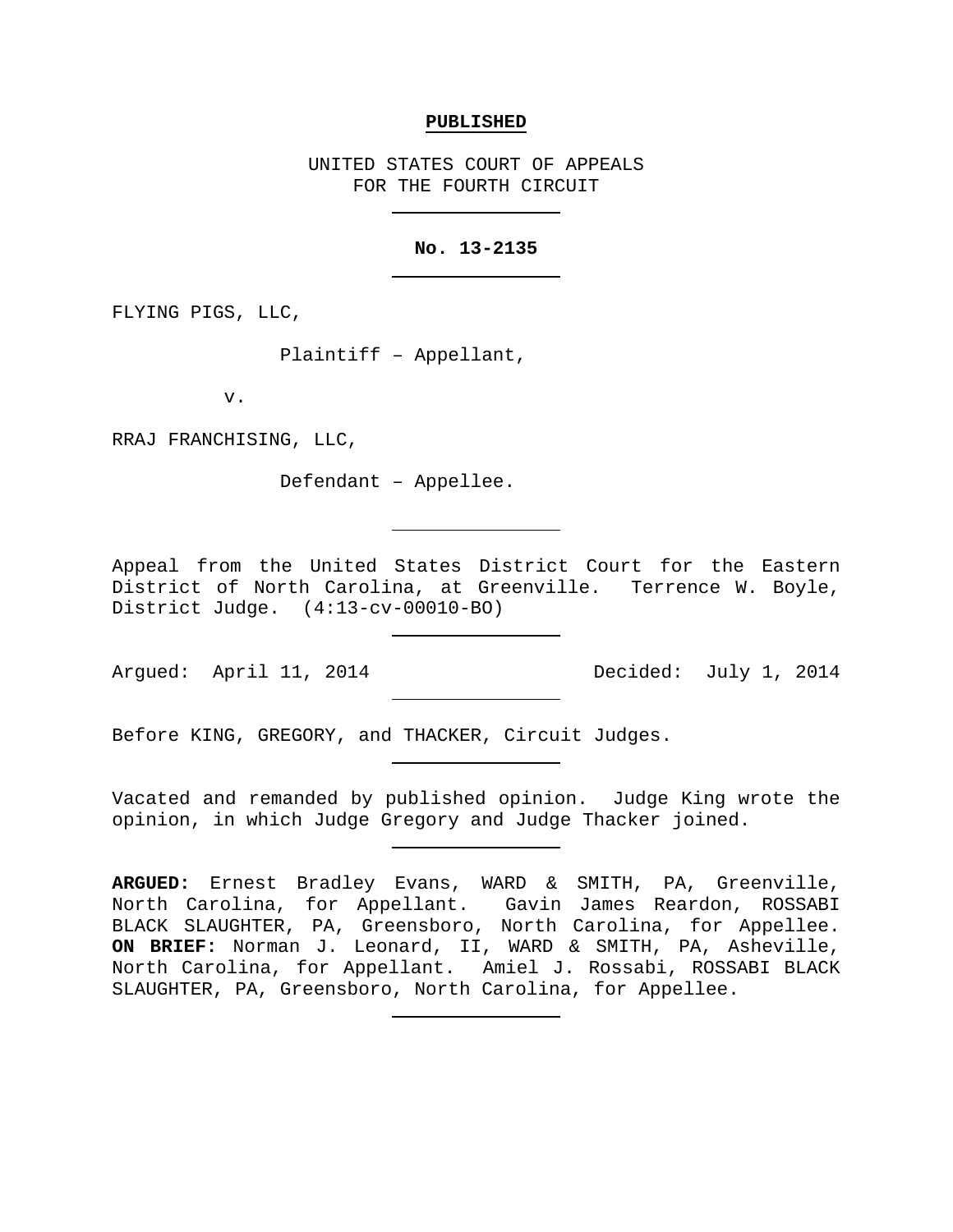KING, Circuit Judge:

In late 2012, a North Carolina business called Flying Pigs, LLC, sued a North Carolina entity called RRAJ Franchising, LLC, in the Superior Court of Lenoir County, North Carolina, alleging a claim under North Carolina law. RRAJ removed that lawsuit to the Eastern District of North Carolina, asserting federal question jurisdiction pursuant to 28 U.S.C. § 1331. The district court denied Flying Pigs's motion to remand to Lenoir County for lack of federal jurisdiction, and then granted RRAJ's Rule 12(b)(6) motion to dismiss the complaint with prejudice. See Flying Pigs, LLC v. RRAJ Franchising, LLC, No. 4:13-cv-10 (E.D.N.C. Aug. 22, 2013), ECF No. 22 (the "Dismissal Order"). As explained below, we vacate the Dismissal Order and remand for the Flying Pigs lawsuit to be returned to Lenoir County.

### I.

Flying Pigs initiated this action in an effort to enforce, by foreclosure and judicial sale, an equitable lien against certain trademarks and associated goodwill now owned by RRAJ Franchising. The equitable lien was the result of a 2010 lawsuit in the Superior Court of Guilford County, North Carolina, where Flying Pigs pursued and was awarded more than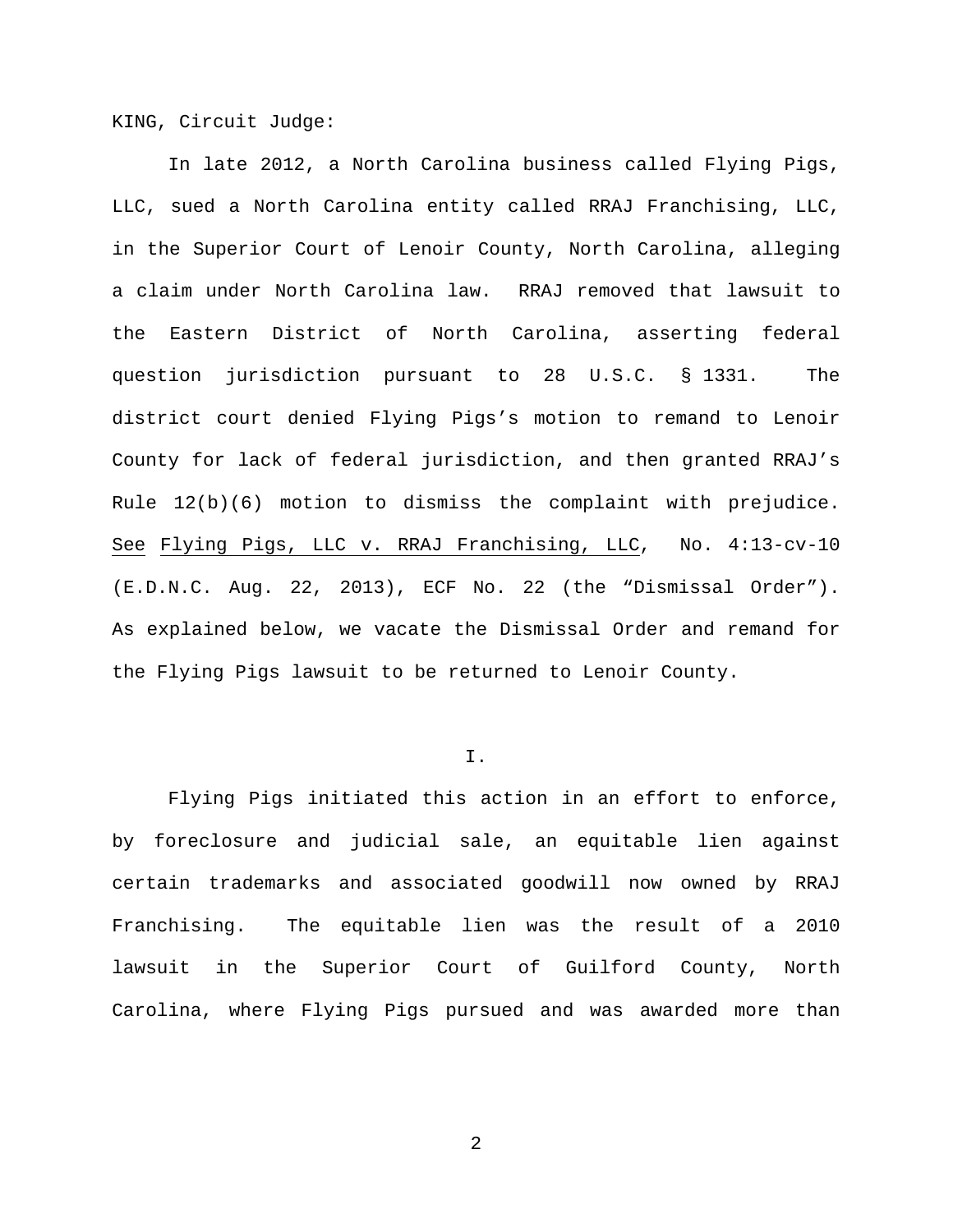\$500,000 for rental payments owed by its delinquent commercial tenant, Chelda, Inc. $^1$  $^1$ 

Chelda, which is headquartered in Greensboro, the county seat of Guilford County, owned Ham's Restaurants, Inc. Ham's operated a number of eponymously named family eateries in North Carolina and Virginia. In 1999, Chelda and Ham's executed a twenty-year lease with Flying Pigs to house a Ham's Restaurant in Kinston, the county seat of Lenoir County. By 2008, however, Chelda and Ham's were in financial turmoil and, by June 2009, ceased making their monthly rental payments to Flying Pigs. On October 9, 2009, Flying Pigs notified Chelda and Ham's that they were in breach of the lease, and on October 21, 2009, Flying Pigs entered the Kinston restaurant to secure the premises. The next day, Ham's (but not Chelda) filed for Chapter 11 bankruptcy in the Eastern District of North Carolina. Exercising its right under the bankruptcy code, see 11 U.S.C. § 365(a), Ham's rejected its Kinston lease with Flying Pigs, leaving Flying Pigs to pursue recourse solely from Chelda.

<span id="page-2-0"></span> $1$  The litigation culminating in this appeal involves proceedings in myriad North Carolina state and federal courts. Two of the state lawsuits originated in Guilford County, and the third in Lenoir County. One of the Guilford County suits was removed to the Middle District of North Carolina, and the case at bar, as we have noted, was removed from Lenoir County to the Eastern District of North Carolina. Ham's bankruptcy proceedings were likewise administered in the Eastern District.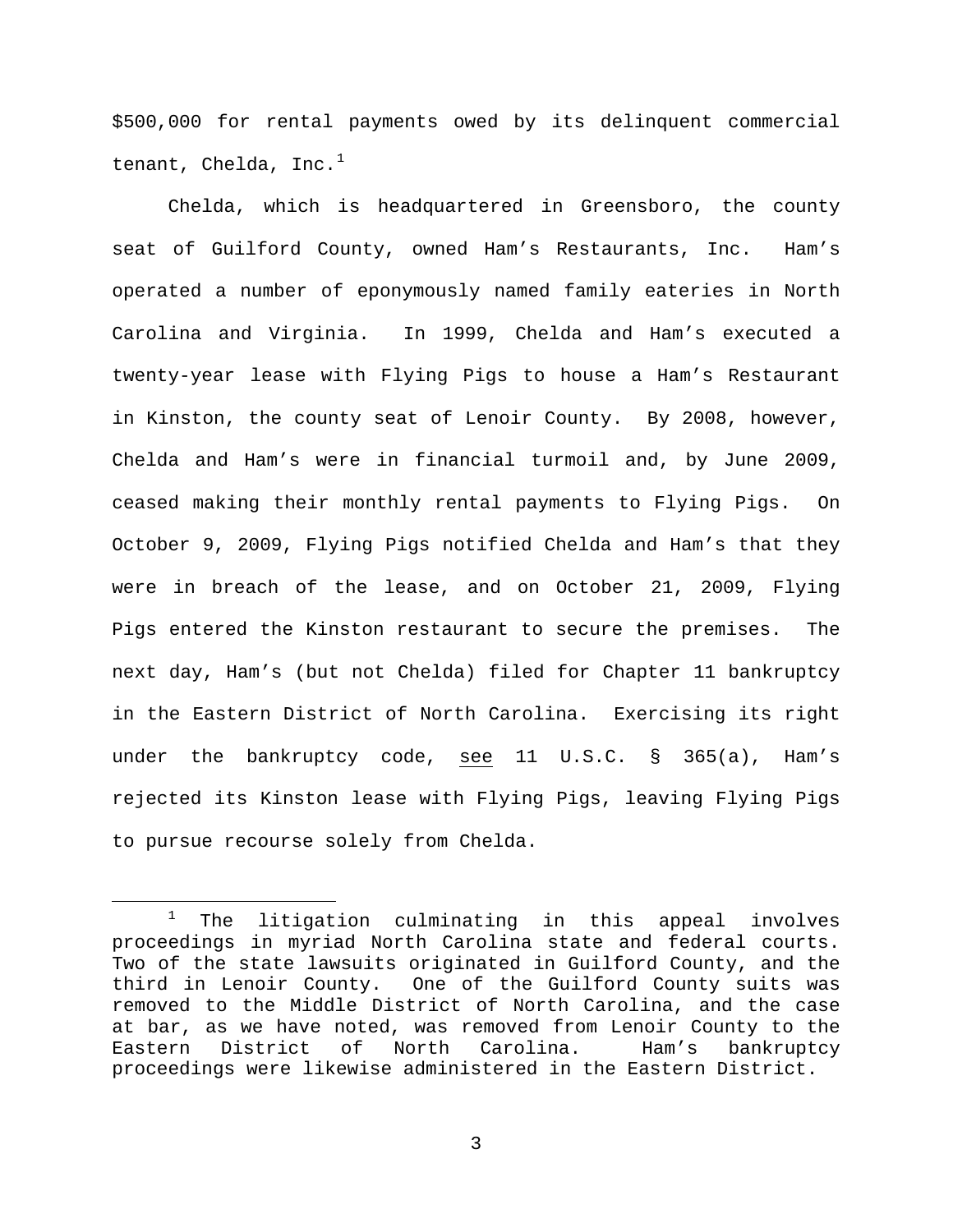To that end, Flying Pigs sued Chelda on March 12, 2010, in the Superior Court of Guilford County. On July 6, 2010, Flying Pigs obtained a default judgment against Chelda in excess of \$567,000. The lion's share of the judgment was attributed to Chelda's obligations through the remaining term of the Kinston lease, less any rents received in mitigation. In order to effectuate at least partial satisfaction of the default judgment, Flying Pigs sought an equitable lien against two federally registered trademarks, and their associated goodwill, which had been registered by Chelda but used exclusively by Ham's (the "intellectual property"). On July 30, 2010, the Guilford County court granted Flying Pigs's request in that regard, imposing an equitable lien on — and authorizing the judicial sale of — the intellectual property. That very day, Flying Pigs registered a notice of its equitable lien with the United States Patent and Trademark Office ("PTO").

Meanwhile, the Ham's bankruptcy proceedings moved forward. A Greensboro entity called RCR Marketing, LLC, bid \$360,000 in the Chapter 11 proceedings for

all of [Ham's] assets, property and rights, tangible and intangible, including without limitation . . . equipment, furniture, fixtures . . . goodwill, trademarks, licenses (including but not limited to any rights and/or licenses to the name 'Ham's Restaurant' and all related trademarks) and all other intellectual property.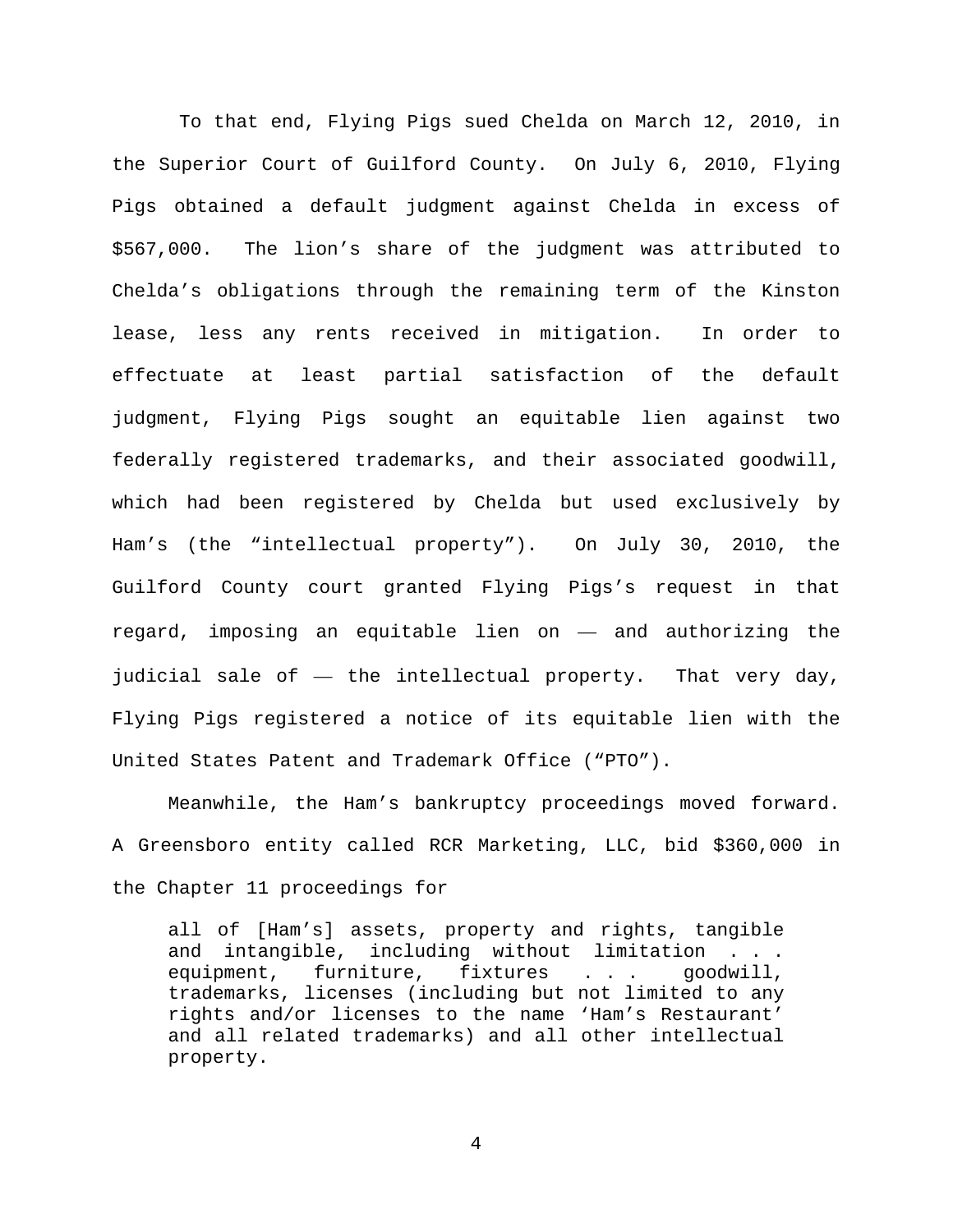J.A. 119. The assets of Ham's were to be sold in "as is" condition, "without any warranties, express or implied, including without limitation any warranties concerning title, merchantability, or fitness." Id. On August 3, 2010, the bankruptcy court approved the sale of Ham's assets to RCR, converting the Chapter 11 matter to a Chapter 7 liquidation proceeding. Consistent with the bankruptcy court's order, the parties scheduled the bankruptcy sale for closing on August 19, 2010.

On the morning of the bankruptcy sale's closing, however, the Bank of North Carolina ("BNC") filed suit in Guilford County against RCR and Chelda. Throughout the Ham's bankruptcy proceedings, BNC had asserted that it held a perfected security interest in Chelda's personal property, including its equipment and trademarks, and that Chelda — rather than Ham's — was the actual owner of a substantial portion of the assets RCR purported to have purchased from the bankruptcy estate. $2$  Thus, BNC's Guilford County lawsuit sought to prevent RCR's imminent

<span id="page-4-0"></span> <sup>2</sup> BNC's alleged security interest in Chelda's property derived from a \$3.5 million dollar commercial loan Chelda obtained in 2004 and refinanced through BNC in 2006. The promissory note appurtenant to the 2006 loan was secured by a lien on certain of Chelda's assets, including most of the machinery and equipment used at the Ham's restaurants. The intellectual property was not specifically included within BNC's lien.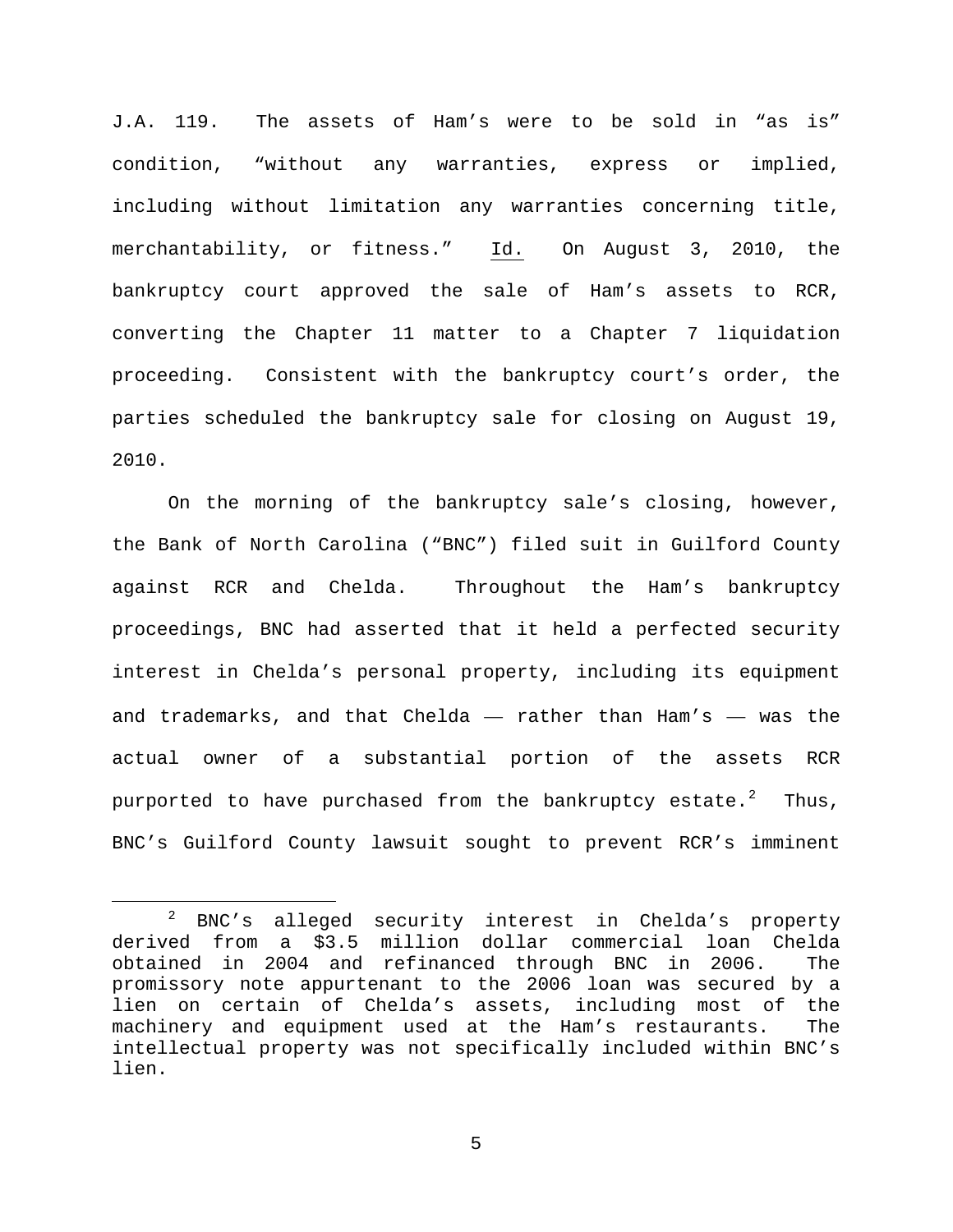and allegedly unauthorized appropriation of Chelda's property, including the intellectual property. That same morning, the Guilford County court awarded a temporary restraining order ("TRO") enjoining RCR and Chelda's use of the equipment and the intellectual property. Nonetheless, on the Bankruptcy Trustee's advice and insistence, the closing of the bankruptcy sale of Ham's assets to RCR proceeded as scheduled. $3$ 

On August 27, 2010, RCR removed BNC's Guilford County suit to the Middle District of North Carolina. By March 11, 2011, BNC, Chelda, and RCR had agreed to compromise and settle all their claims and disputes, pursuant to which the district court entered an order dismissing the BNC lawsuit with prejudice. Although the terms of the compromise and settlement are not of record here, it led to the following events: (1) on March 16, 2011, the PTO recorded an assignment of the intellectual property from Chelda to RCR, effective March 3, 2011; (2) then, on June 15, 2011, BNC released its security interest in the intellectual property; and (3) finally, on September 19, 2011, RCR assigned the intellectual property to its sister entity, defendant-appellee RRAJ Franchising, LLC.

<span id="page-5-0"></span><sup>&</sup>lt;sup>3</sup> The Bankruptcy Trustee took the position that the Guilford County TRO contravened the automatic stay imposed by federal law, see 11 U.S.C. § 362, and was void ab initio. See J.A. 116.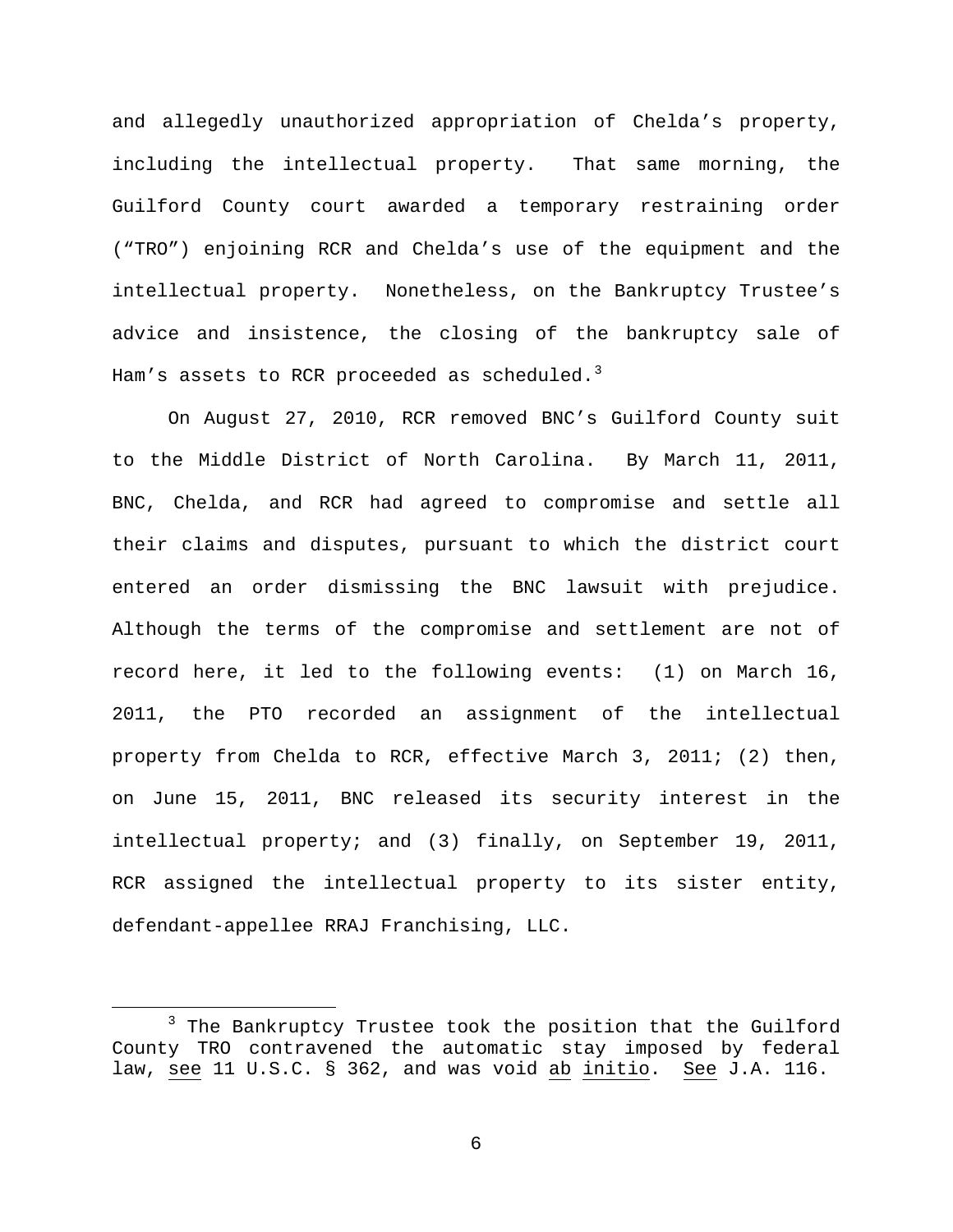Thereafter, on December 12, 2012, Flying Pigs filed the complaint underlying this appeal against RRAJ Franchising in the Superior Court of Lenoir County, seeking to foreclose on its equitable lien against the intellectual property, to subject that property to a judicial sale, and to enjoin RRAJ from any further use thereof in connection with operations of the Ham's restaurants. On January 17, 2013, RRAJ removed the Lenoir County case to the Eastern District of North Carolina, characterizing the complaint therein as a "dispute over two trademarks held and registered pursuant to the Federal Lanham Act." J.A. 7.

On February 25, 2013, RRAJ Franchising moved in the district court to dismiss the Flying Pigs complaint on the ground that the settlement of BNC's Guilford County lawsuit — to which Flying Pigs was not a party — nonetheless barred the foreclosure action under the principles of res judicata. The next day, Flying Pigs moved to remand the Lenoir County lawsuit to state court, asserting a lack of federal jurisdiction. On August 14, 2013, the district court conducted a hearing on the respective motions. On August 22, 2013, the court entered its Dismissal Order, denying the remand requested by Flying Pigs and granting RRAJ's Rule 12(b)(6) motion to dismiss on the basis of res judicata. On September 13, 2013, Flying Pigs filed a timely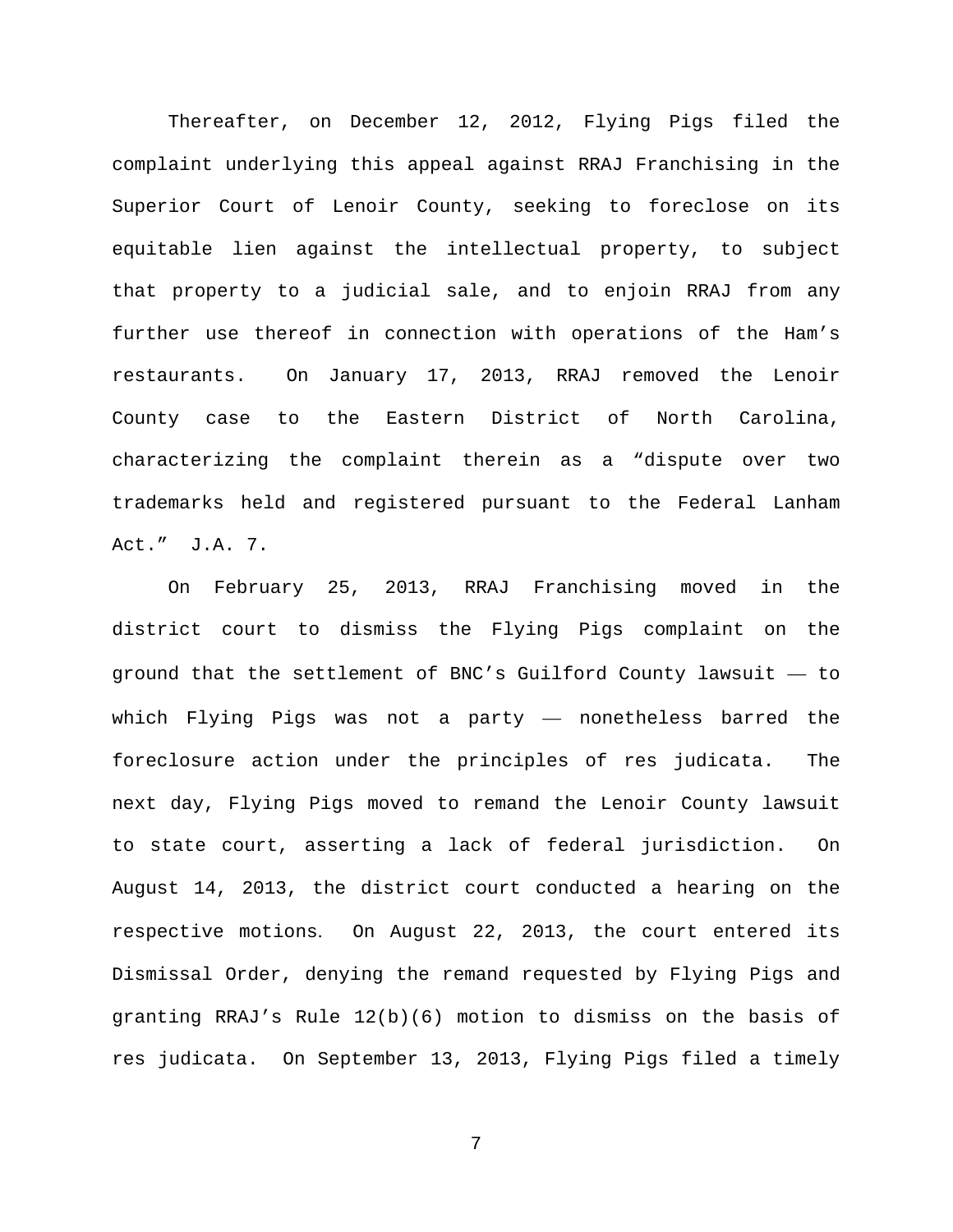notice of appeal, and we possess jurisdiction pursuant to 28 U.S.C. § 1291.

#### II.

Flying Pigs maintains on appeal that the district court erred in denying its motion to remand, asserting that its Lenoir County complaint alleges a state law cause of action and does not, on its face, present any federal question sufficient to invoke federal jurisdiction.[4](#page-7-0) RRAJ Franchising, on the other hand, contends that its removal of the Lenoir County case to federal court was proper because an adjudication of Flying Pigs's complaint requires the application of federal trademark law. $^5$  $^5$ 

Inasmuch as Flying Pigs and RRAJ Franchising are North Carolina entities, the jurisdiction of the district court was entirely dependent upon the existence of a federal question. See 28 U.S.C. § 1441(a) (authorizing removal to district court of any state court civil action "of which the district courts of

<span id="page-7-0"></span><sup>&</sup>lt;sup>4</sup> Flying Pigs also contends on appeal that the district court erred in granting the dismissal sought by RRAJ Franchising. In light of our jurisdictional ruling, we need not reach or decide whether the court erred in that regard.

<span id="page-7-1"></span><sup>5</sup> We review de novo a district court's denial of a motion to remand to state court. See Hoschar v. Appalachian Power Co., 739 F.3d 163, 169 (4th Cir. 2014).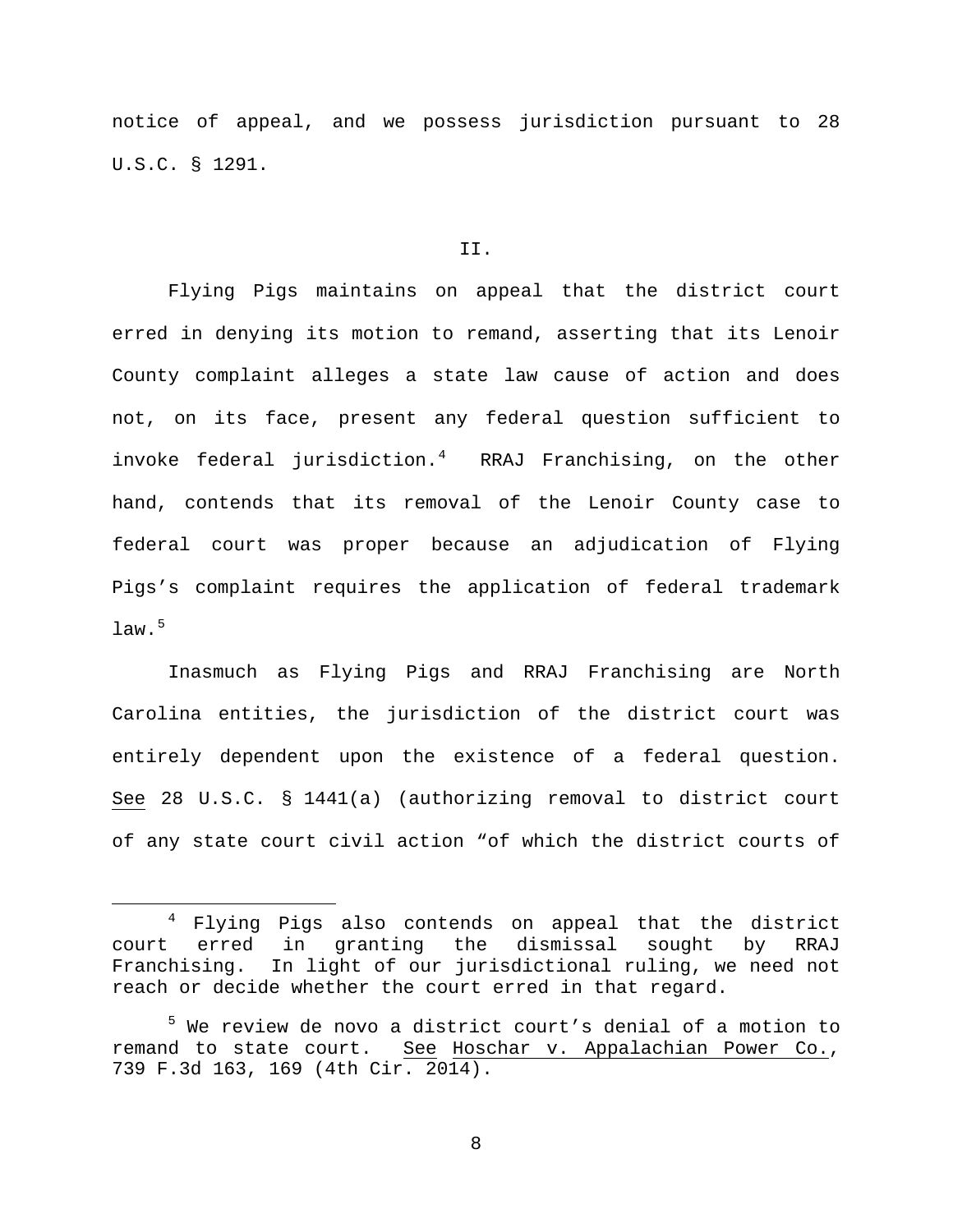the United States have original jurisdiction"); id. at § 1331 (providing for original jurisdiction in the district courts of "all civil actions arising under the Constitution, laws, or treaties of the United States"). In deference to federalism concerns, we are obliged to "strictly construe" § 1441 and ensure that any claim alleged to afford a basis for federal jurisdiction indeed arises under federal law. See Pinney v. Nokia, Inc., 402 F.3d 430, 441 (4th Cir. 2005) (concluding that district court lacked "arising under" jurisdiction over state tort claims potentially implicating federal regulations). In this regard, the "well-pleaded complaint rule" demands that we confine our inquiry to the "plaintiff's statement of his own claim . . . unaided by anything alleged in anticipation or avoidance of defenses which it is thought the defendant may interpose." Christianson v. Colt Indus. Operating Corp. 486 U.S. 800, 809 (1988).

A civil action can "arise under" federal law in two ways. Most commonly, "a case arises under federal law when federal law creates the cause of action asserted." Gunn v. Minton, 133 S. Ct. 1059, 1064 (2013) (citing Am. Well Works Co. v. Layne & Bowler Co., 241 U.S. 257, 260 (1916)). In this proceeding, however, the effort of Flying Pigs to foreclose on the equitable lien awarded by the Guilford County court is manifestly a cause of action created by state law. See Fulp v. Fulp, 140 S.E.2d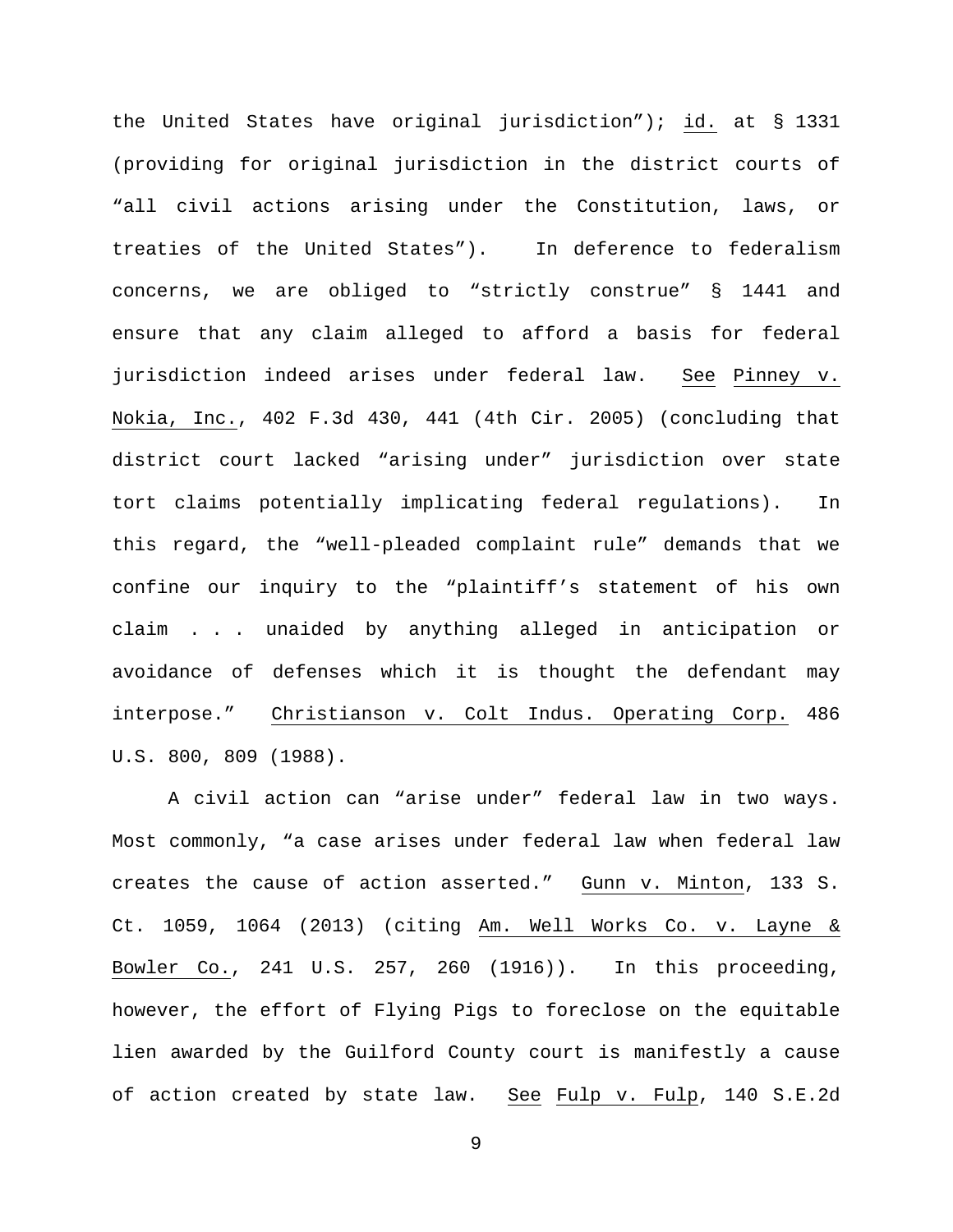708, 711-13 (N.C. 1965) (describing circumstances from which equitable lien can arise under North Carolina Law); Winborne v. Guy, 22 S.E.2d 220, 223 (N.C. 1942) (explaining that, in North Carolina, "[a] suit in equity to foreclose is the proper remedy" to enforce an equitable lien). Thus, we must determine the presence or absence of federal question jurisdiction under the second, more narrow basis applicable only to a state-law cause of action implicating a "significant" federal issue. See Grable & Sons Metal Prod., Inc. v. Darue Eng'g & Mfg., 545 U.S. 308, 312 (2005) (citation omitted). In recent years, the Supreme Court has brought greater clarity to what it describes as a traditionally "unruly doctrine," emphasizing its "slim contours." See Gunn, 133 S. Ct. at 1065. Among other prerequisites for "significance," the federal issue must have been "necessarily raised" in the litigation. Id. (citing Grable).

On appeal, RRAJ Franchising maintains that Flying Pigs's Lenoir County complaint necessarily raises a significant federal issue because Flying Pigs cannot prevail in its foreclosure action without resorting to the Lanham Act. $6$  In particular, RRAJ

<span id="page-9-0"></span> $6$  The Lanham Act, codified in Title 15 of the United States Code, contains most of the federal statutes concerning federal trademark law. Among other matters, it governs trademark registration, infringement, and dilution.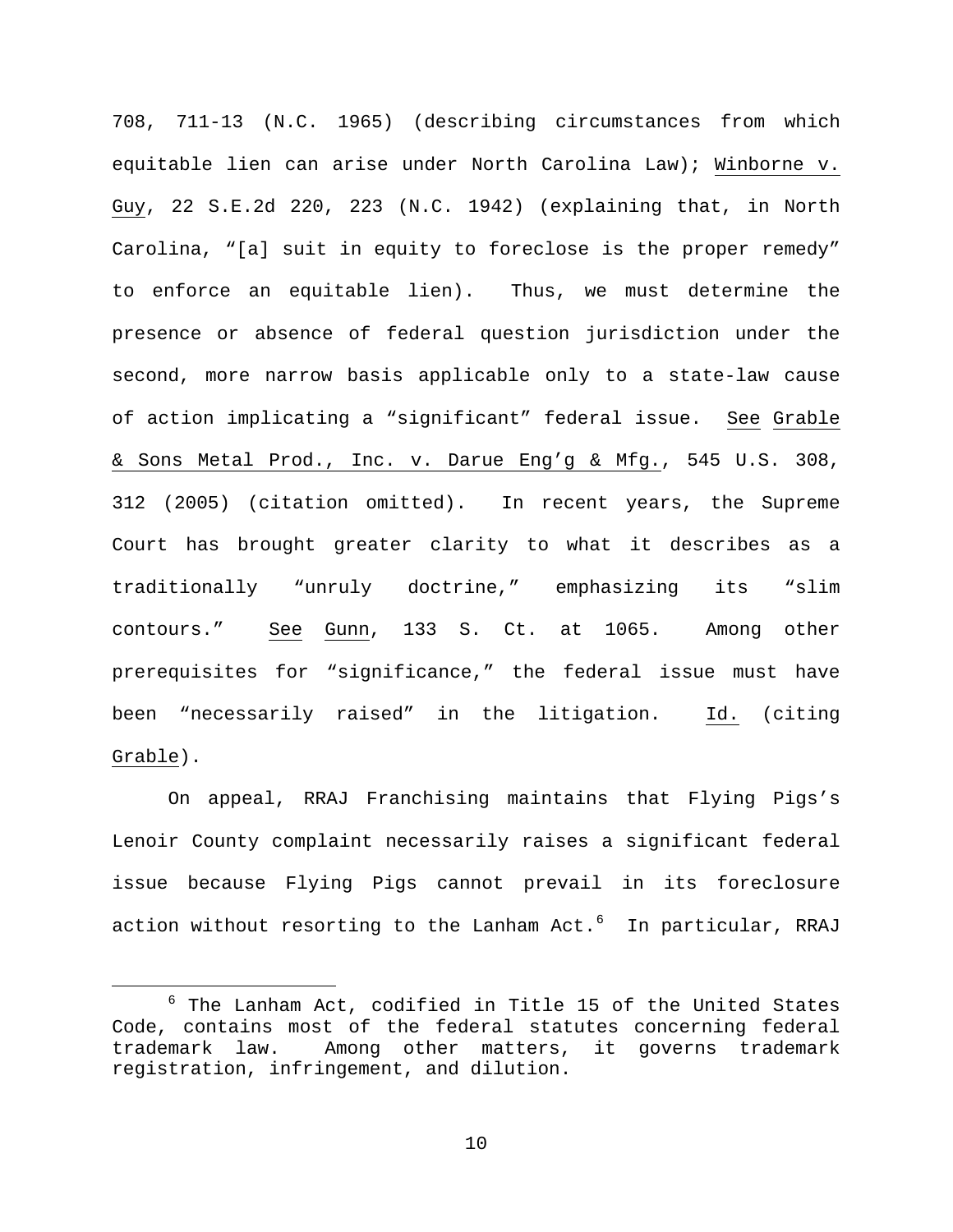argues that Flying Pigs must rely on the Lanham Act to establish that Chelda owned the intellectual property subject to the equitable lien when it was imposed by the Guilford County court. $^7$  $^7$ We are constrained to reject that contention. The subject order of July 30, 2010, relied on the court's implicit finding (based on the PTO registration) that Chelda then owned the intellectual property. The Lenoir County lawsuit is nothing more than an action to enforce that equitable lien — which has not been appealed, modified, or challenged in any forum. It appears entirely unnecessary, therefore, for Flying Pigs to again prove its entitlement to the equitable lien it seeks to enforce in the Lenoir County court.

Moreover, assuming that Flying Pigs were required to reestablish Chelda's ownership of the intellectual property in order to make a prima facie case in the Lenoir County lawsuit, we are yet unconvinced that a significant federal issue would be necessarily raised. Our conclusion is supported by the settled

<span id="page-10-0"></span> $7$  It appears that RRAJ would defend the Lenoir County lawsuit by interposing the affirmative defense that Chelda abandoned any beneficial ownership interest in the intellectual property prior to the imposition of the equitable lien. It is well established, however, that "'a case may not be removed to federal court on the basis of a federal defense . . . even if the defense is anticipated in the plaintiff's complaint, and even if both parties admit that the defense is the only question<br>truly at issue in the case.'" See Pinney, 402 F.3d at 443 truly at issue in the case.'" (quoting Franchise Tax Bd. of Cal. v. Constr. Laborer's Vacation Trust, 463 U.S. 1, 14 (1983)).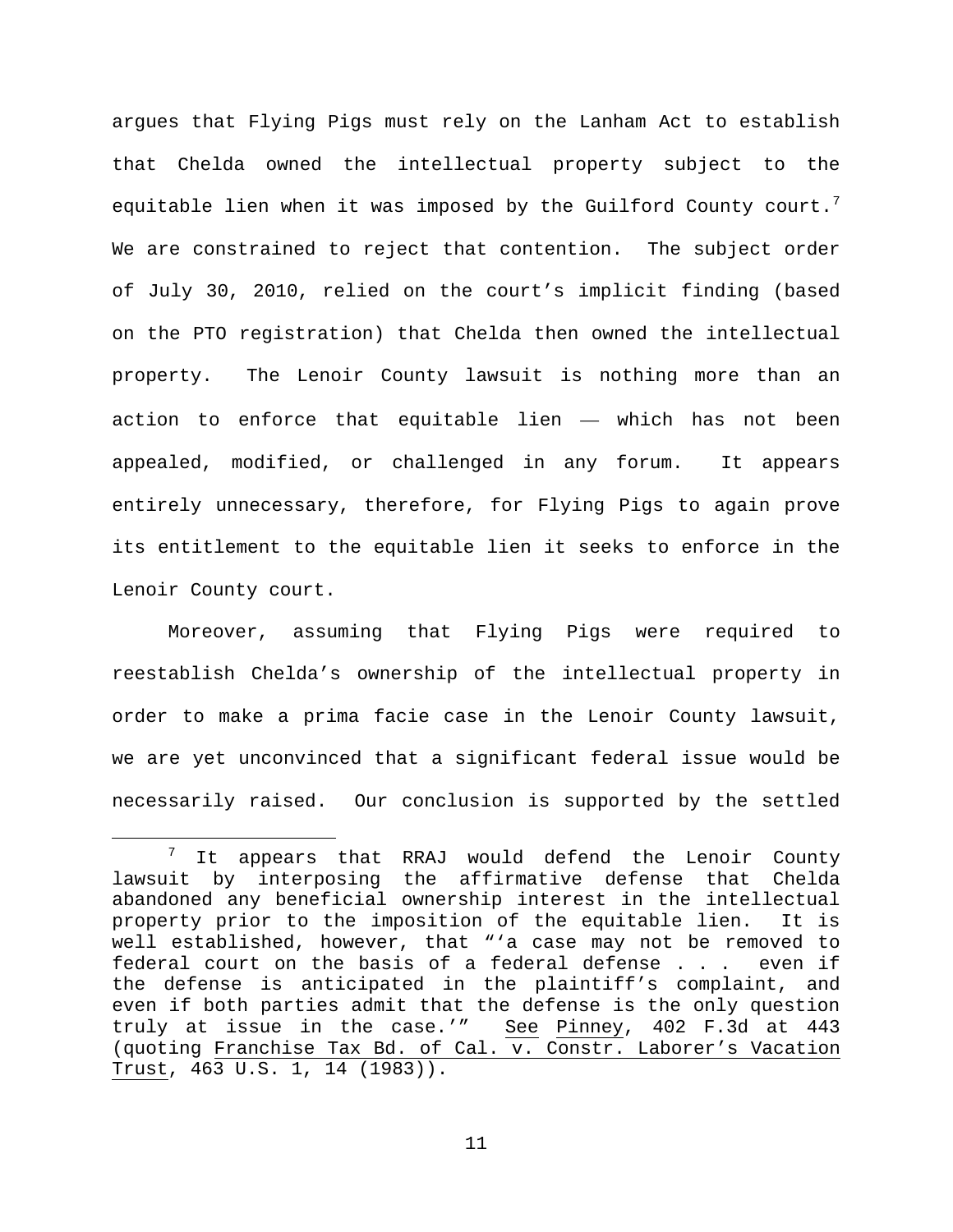proposition that "[t]rademark ownership is not acquired by federal or state registration. Ownership rights flow only from prior use[.]" 2 J. Thomas McCarthy, McCarthy On Trademarks and Unfair Competition § 16:18 (4th ed. 2013) (collecting cases). Registration of a trademark under the Lanham Act merely "helps in this regard, as registration is prima facie evidence that the registrant is the owner of the mark." George & Co., LLC v. Imagination Entm't Ltd., 575 F.3d 383, 400 n.15 (4th Cir. 2009) (citing 15 U.S.C. § 1057(b)). Thus, Flying Pigs could well argue that Chelda owned the intellectual property simply by virtue of its use. See, e.g., id. at 400 (trademark ownership exists, regardless of registration, "so long as a person is the first to use a particular mark to identify his goods in a given market, and so long as that owner continues to make use of the mark"). As we have recognized, "a plaintiff's right to relief for a given claim necessarily depends on a question of federal law only when every legal theory supporting the claim requires the resolution of a federal issue." See Dixon v. Coburg Dairy, Inc., 369 F.3d 811, 816 (4th Cir. 2004) (en banc). Accordingly, the "necessarily raised" requirement for a "significant" federal issue — formulated and explained by the Supreme Court in Grable and Gunn  $-$  has not been satisfied.<sup>[8](#page-11-0)</sup>

<span id="page-11-0"></span><sup>&</sup>lt;sup>8</sup> To serve as an adequate basis of federal question (Continued)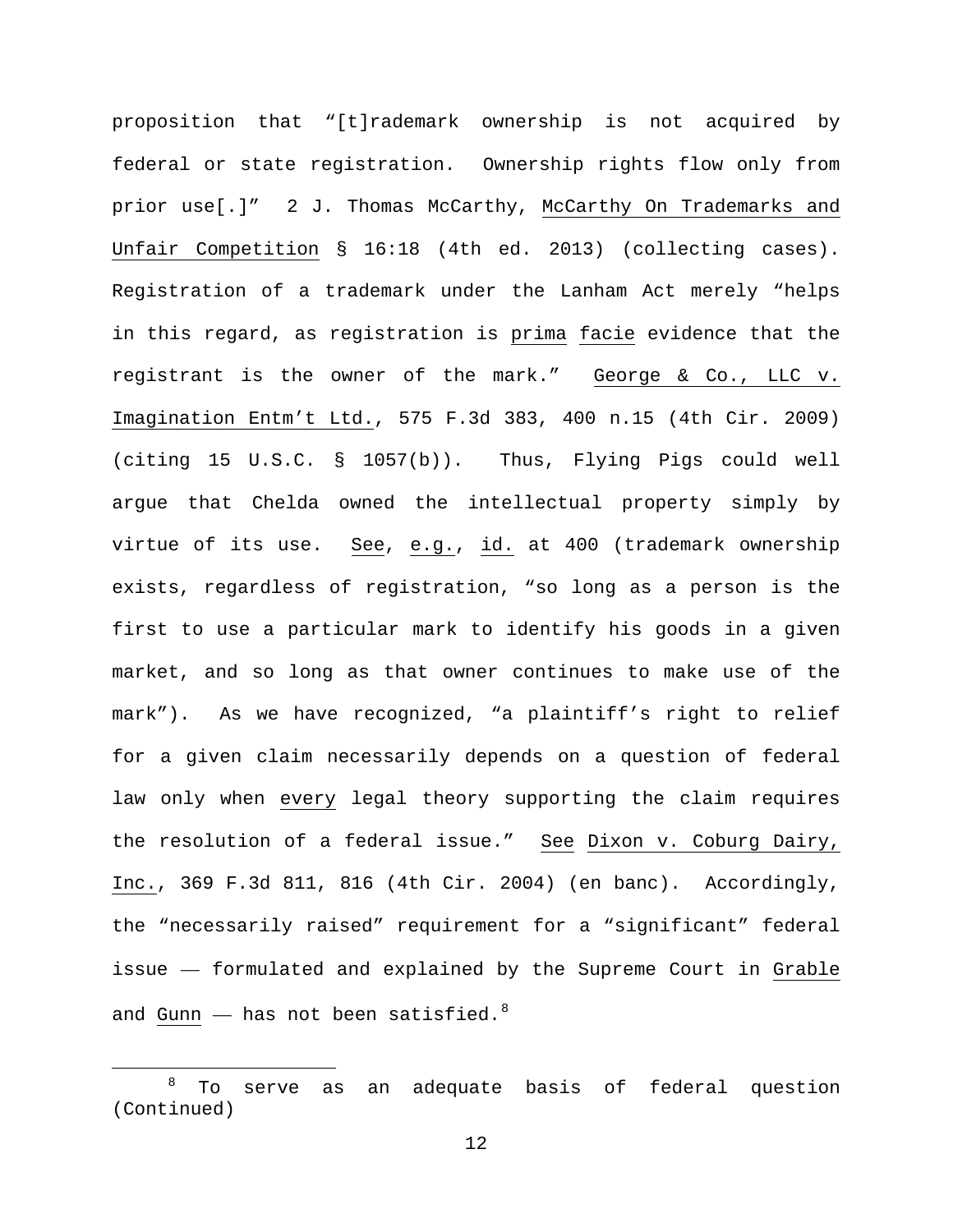The disposition of this appeal is also consistent with our circuit precedent concerning "arising under" federal jurisdiction pursuant to 28 U.S.C. § 1331. In the aforementioned Pinney case, the plaintiffs had filed tort claims in state courts against numerous manufacturers of communications equipment whose cell phones were alleged to emit unsafe levels of radio frequency radiation. The lawsuits were removed to the federal district court and consolidated, where the plaintiffs' motion to remand was denied on the ground that the defendants would interpose their compliance with federal standards and argue that the claims were preempted. On consideration of the plaintiffs' appeal, Judge Michael carefully explained that, under such circumstances, "'[t]he most one can say is that a question of federal law is lurking in the background,' . . . but that does not make the claims into ones arising under federal law." 402 F.3d at 446 (quoting Gully v. First Nat'l Bank, 299 U.S. 109, 117 (1936)).

Ĩ.

jurisdiction, a federal issue implicated by a state law cause of action must also be "actually disputed," "substantial," and "capable of resolution in a federal court without disrupting the federal-state balance" of power. See Gunn, 133 S. Ct. at 1065 (citing Grable). Inasmuch as the foreclosure proceeding in Lenoir County does not necessarily raise the Lanham Act issue identified by RRAJ Franchising, we need not address these three other prerequisites.